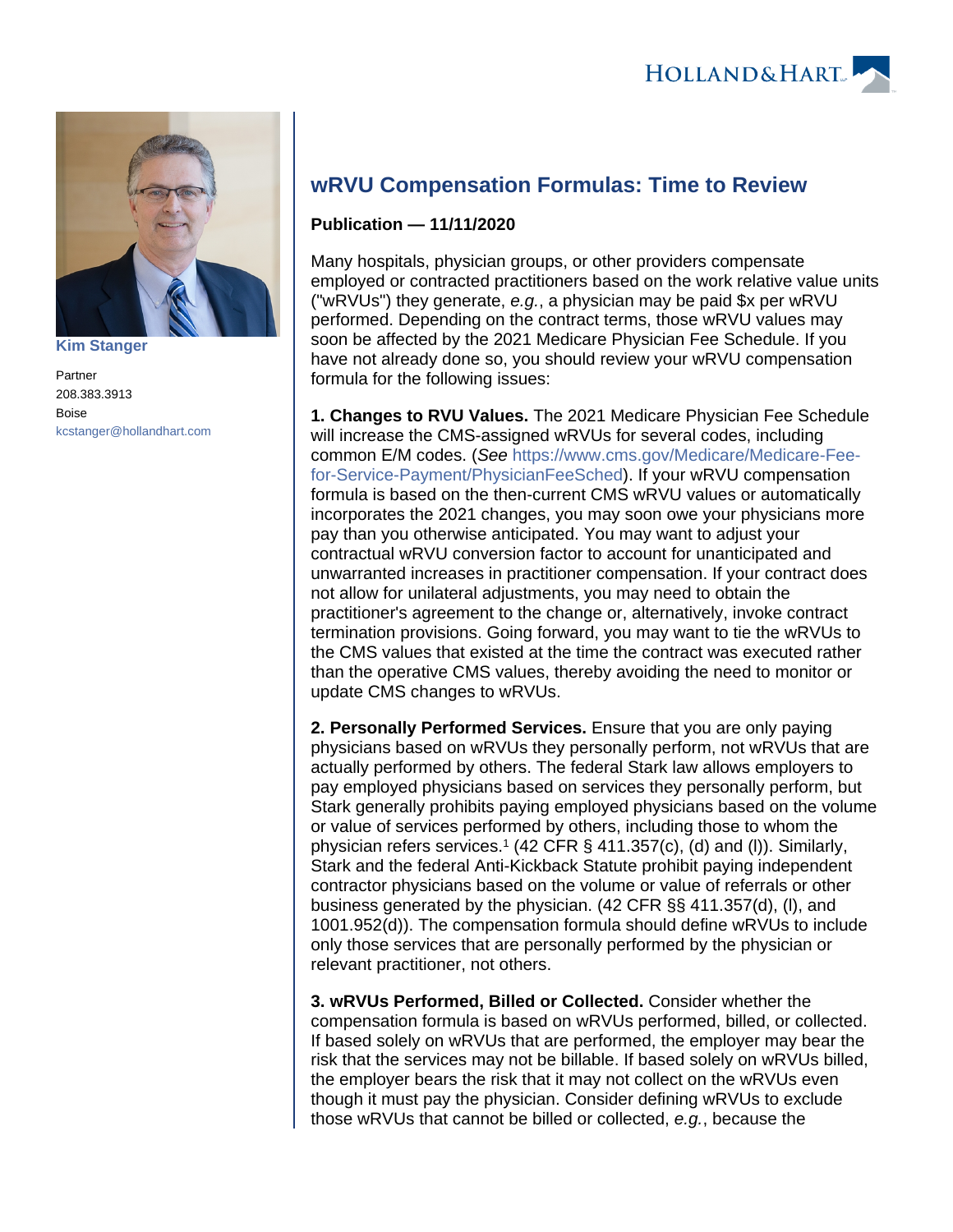

practitioner performed the service as a "no charge"; the service was medically unnecessary; the service failed to comply with the standard of care; or the practitioner failed to complete required records. You should reserve the right to adjust the compensation or wRVUs if, e.g., a claim is denied or repayment owed because of the acts or omissions of the practitioner.

**4. wRVU Modifiers.** Payers typically include modifiers to wRVUs for certain procedures, e.g., multiple procedures, bilateral procedures, repeat procedures, surgical assists, etc. The compensation formula should allow the employer to adjust the wRVUs consistent with such modifiers or other payer adjustments.

**5. Unlisted Procedures.** CMS may not have assigned wRVU values to a particular service yet. The wRVU formula should address such situations by, e.g., allowing the employer to use the wRVU values of a comparable procedure or requiring the parties to work together in good faith to determine an appropriate wRVU value.

**6. Authority to Determine CPT Codes.** wRVUs are based on CPT codes. Physicians may or may not be adept at identifying or inputting CPT codes in the records. The employer should retain the authority to adjust or modify the CPT codes consistent with appropriate professional standards.

**7. Duplication.** Ensure that the wRVU compensation coordinates with and does not duplication other compensation you may be paying. For example, if you are paying a base salary with a wRVU-based bonus, ensure the wRVU bonus does not kick in until after the practitioner performs sufficient services to cover the base compensation. Similarly, if you are paying a physician by the hour or per shift for certain services (e.g., call coverage, hospitalist shifts, etc.), consider whether the physician should receive wRVU credit for services performed during such shifts; paying wRVU compensation in addition to an hourly rate may result in double payments for the same service and over-compensation.

**8. Computation Period.** For wRVU bonuses, consider the appropriate bonus period. For example, will you pay a wRVU-based bonus on a monthly, quarterly or annual basis? Paying on a monthly basis incentivizes productivity through more immediate rewards, but it can permit the practitioner to game the system by, e.g., working hard in one month and receiving a sizeable bonus only to have subpar performance over subsequent months. You may have paid a significant bonus even though, if averaged over subsequent months, no bonus would be due. Paying a bonus on a quarterly or annual basis helps normalize the performance, but a delayed bonus may not be as effective in incentivizing performance. An alternative is to allow the practitioner to take a periodic draw or advance against the final bonus subject to a reconciliation at the end of the bonus period. If draws are allowed, consider capping the amount of the draw based on the practitioner's recent performance. Also, consider whether the practitioner must remain employed or contracted for the entire bonus period before the bonus is earned, thereby encouraging the practitioner to remain employed to receive the bonus.